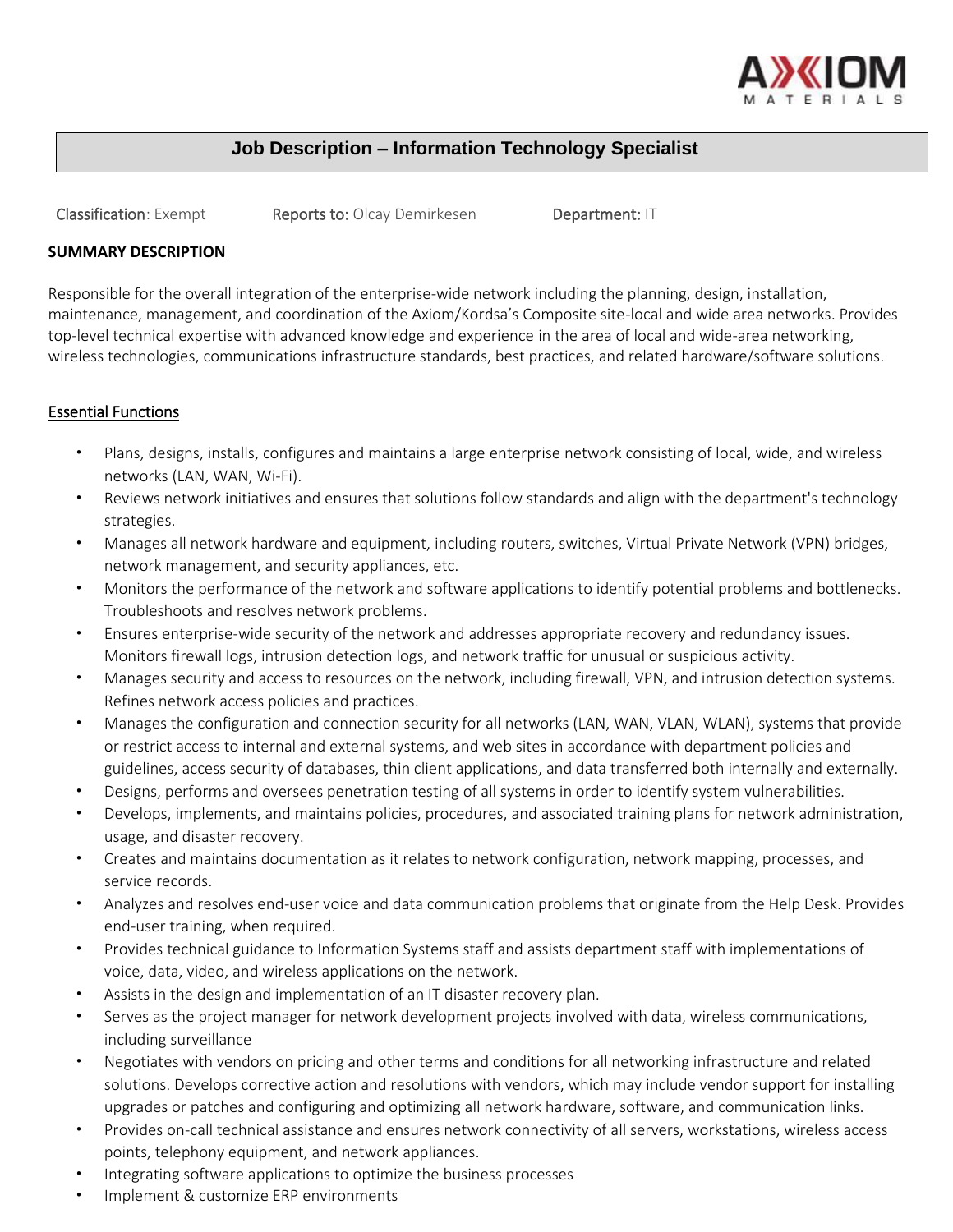

- Leveraging Cloud Application Services, including application management, security, testing, data, and cloud services
- Cyber Security and preventive management
- Oversees the design, documentation, development, testing, implementation, modification and support of new or existing technologies across portfolios.
- Performs other related duties, as assigned.

## MINIMUM QUALIFICATIONS

- Planning, design, installation, maintenance, and operation of local and wide area network equipment and operating systems.
- Multi-platform operating systems, i.e., Windows Server, Sonicwall, WatchGuard, Ubiquity, and all desktop operating systems.
- Working technical knowledge of current network hardware, protocols, and standards
- Working technical knowledge of current Standards and best practices in network security.
- Fiber-optic, copper media and implementation of structured communications cabling system (SCCS) using available and next-generation technologies.
- Applicable data privacy laws and practices.
- Effective customer service techniques.

## Ability to:

- Plan, design, implement, operate, administer, and maintain large enterprise networks.
- Manage network security and network node management systems.
- Determine cost-effective methods to implement technologies throughout the network.
- Communicate clearly and effectively, both orally and in writing.

### Supervisory Responsibility

None

### Physical Demands

The physical demands described here are representative of those that must be met by an employee to successfully perform the essential functions of this job.

While performing the duties of this job, the employee is regularly required to talk and hear. This position is active and may require standing, walking, bending, kneeling, stooping, crouching, crawling, and climbing. The employee may be required to lift and/or move items over 50 pounds. Specific vision abilities required by this job include close vision, distance vision, color vision, peripheral vision, depth perception and ability to adjust focus.

### Position Type/Expected Hours of Work

This is a full-time position, Monday through Friday. Hours of work will vary depending on schedule.

# **Travel**

Minimal travel may be required.

# Preferred Education and Experience

- Graduation from an accredited college or university with a bachelor's degree in Information Systems, Computer Science with 4+ years working as Systems/Network Administrator OR
- Minimum of 5+ yrs related experience with industry-recognized certifications (CCNA, CCNE) relevant to Network Administrator, engineering, etc.
- Possession of Microsoft (MCSA, MCSE) Certification is desirable